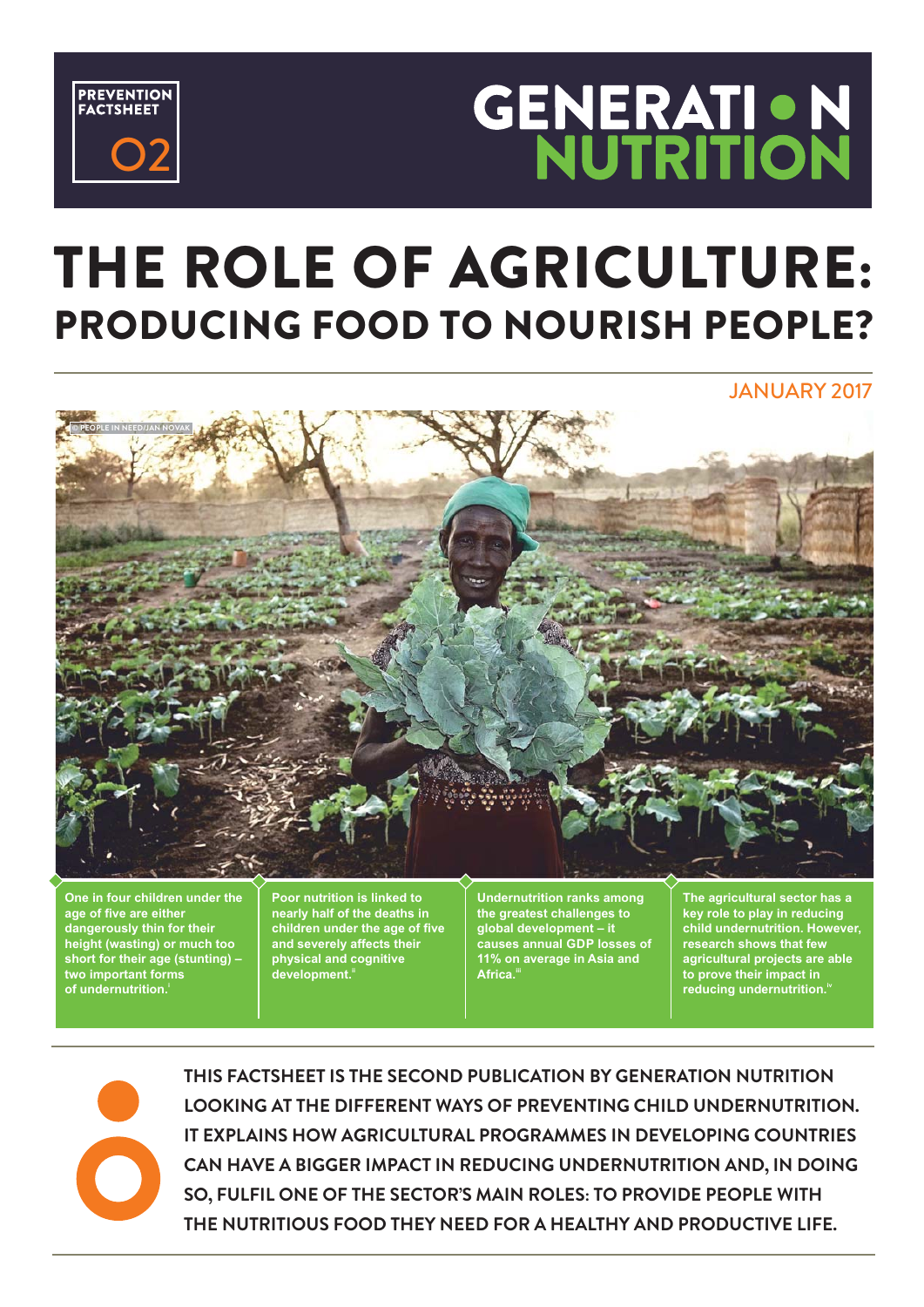### DOES AGRICULTURE IMPROVE NUTRITION?

This may seem like an odd question. Being a sector concerned with food production, agriculture is clearly intimately linked to nutrition. However, a research exercise which analysed over 7,000 agricultural programmes came up with the following unexpected conclusion: the overwhelming majority of agricultural programmes were unable to prove their impact on reducing undernutrition.<sup>Y</sup> While they can increase crop yields, they often have not been able to provide evidence of their contribution to improving people's diets and nutritional status.

**THE MAJORITY OF AGRICULTURAL** PROGRAMMES HAVE NOT BEEN ABLE TO PROVE THEIR IMPACT ON **IMPROVING FAMILIES' DIETS AND** REDUCING UNDERNUTRITION.

Increasing crop yields can contribute to tackling food and nutrition insecurity, but nutritional quality and diversity of crops, and balanced diets are critical for improving nutrition too. The highest prevalence of undernutrition is often in rural communities - the areas where most food is produced. This even includes areas with high crop yields, like in the Sikasso region in Mali or the Boucle du Mouhoun region in Burkina Faso. This phenomenon, which has diverse causes, demonstrates that the link between food production and good household nutritition in the same communities is not automatic.

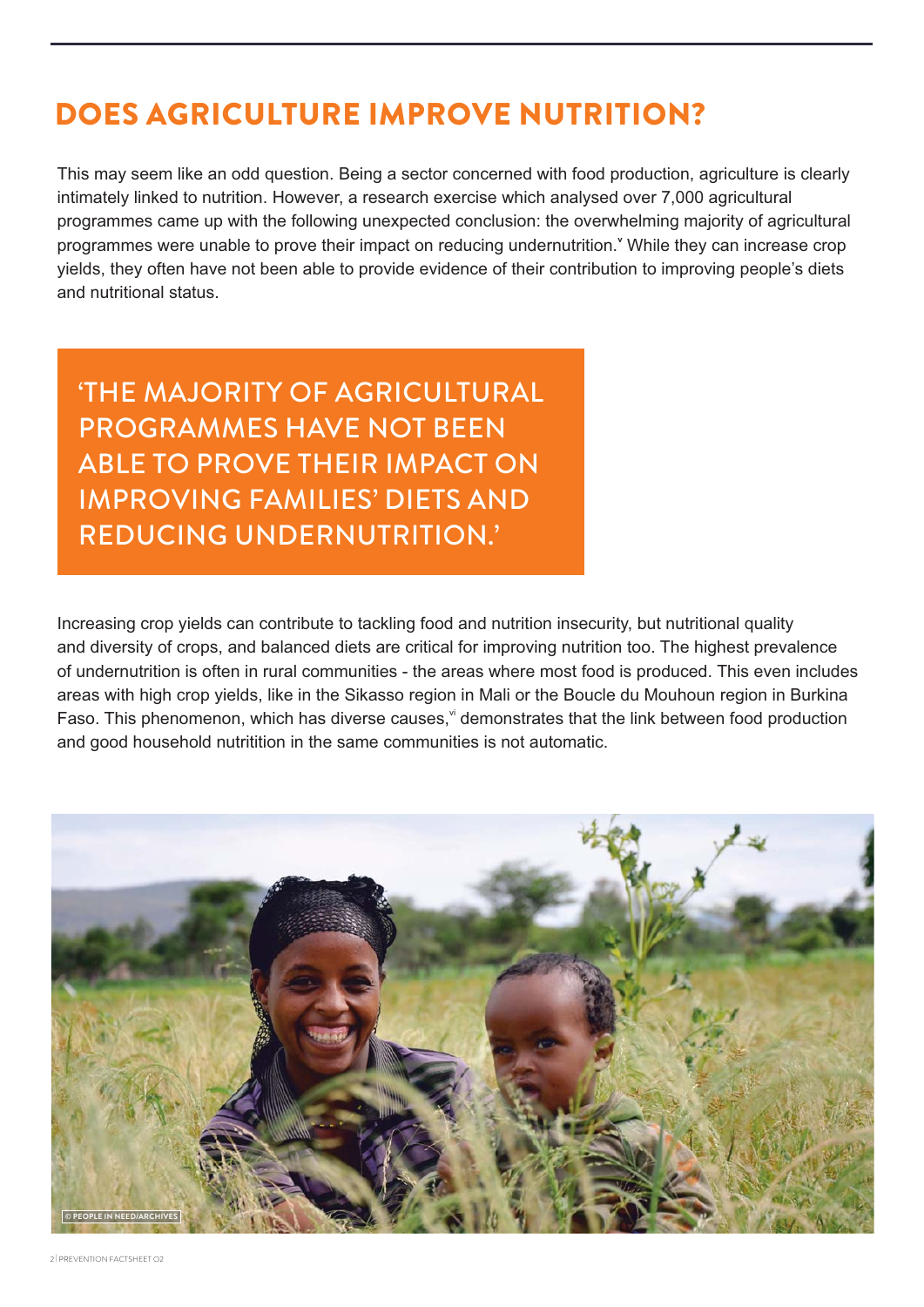## WHAT HINDERS THE POTENTIAL FOR AGRICULTURE TO IMPROVE NUTRITION?

**DESPITE INCREASING INTERNATIONAL ATTENTION ON THE LINKS BETWEEN AGRICULTURE AND NUTRITION, SEVERAL FACTORS ARE LIMITING THE POTENTIAL OF AGRICULTURE TO REDUCE MATERNAL AND CHILD UNDERNUTRITION:**

# O1

#### INADEQUATE POLICIES

A multi-country review by campaign partner Action Against Hunger found that **nutrition does not feature as a priority** in many agricultural policies, strategies and programmes.<sup>vii</sup> National governments and international donors often prioritise increased yields and higher incomes for farmers, paying insufficient attention to ensuring that agriculture provides poorer households living in food-producing areas with the nutritious food they need.

# O2

#### INSUFFICIENT FUNDING

This lack of political support results in **inadequate funding for 'nutritionsensitive' interventionsviii** (interventions that maximize agriculture's contribution to nutrition with nutrition indicators included in its M&E framework). For example, in Nepal, separate government funding streams exist for agriculture and nutrition. This makes it difficult to analyse what proportion of funds for agriculture are tied to nutrition objectives (and vice-versa).**ix**



#### LIMITED EVIDENCE

Very few agricultural programmes have a monitoring and evaluation system that uses nutrition indicators, such as an improvement in a child's dietary diversity. As a result, programmes are **usuallynot able to measure objectively the nutritional benefits** for individuals and households.**<sup>x</sup>** Recently, the Food & Agriculture Organisation of the UN published a compendium of nutrition-sensitive indicators for agriculture, which could help to fill this gap.**xi**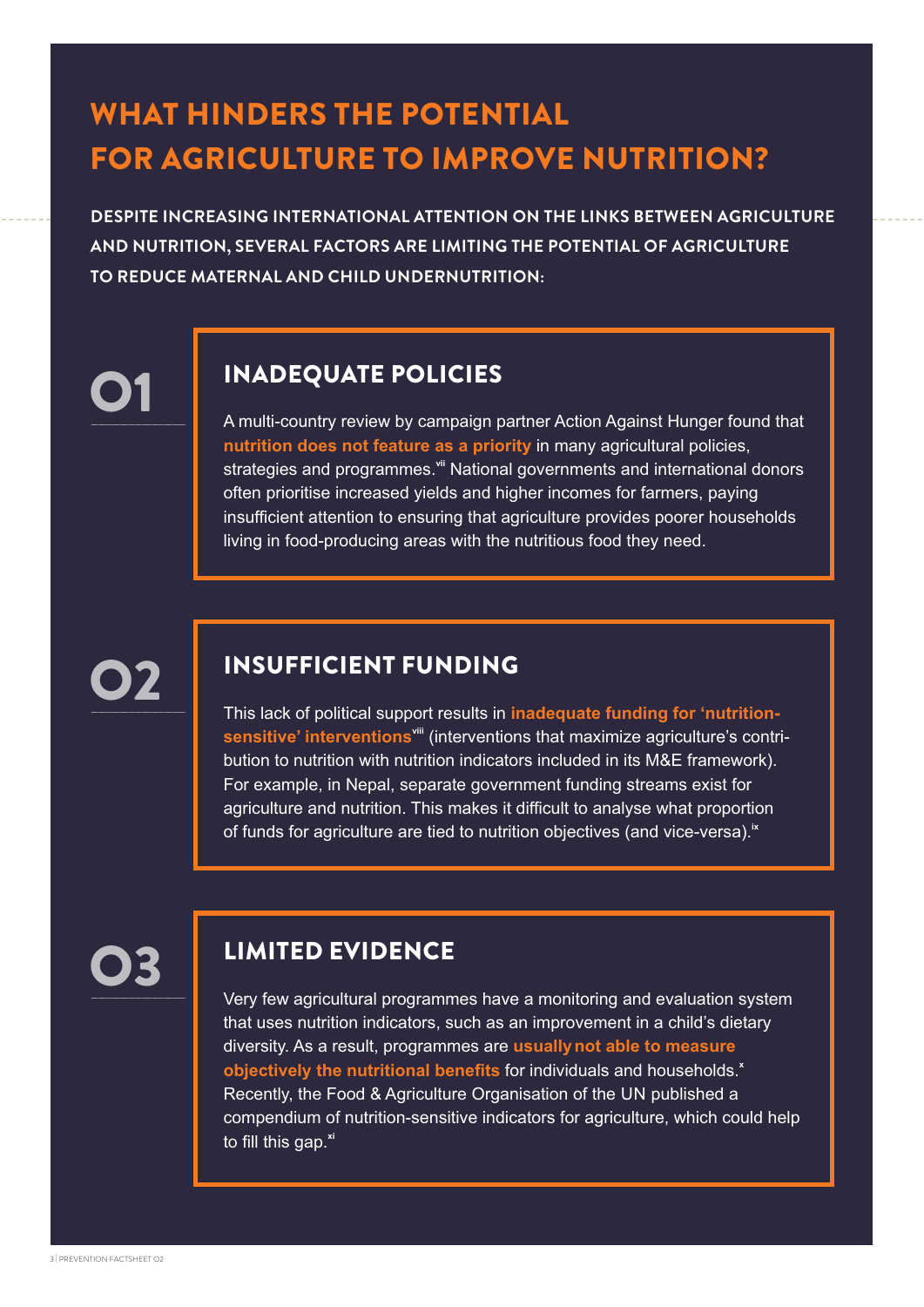O4

#### TOO MANY ASSUMPTIONS

Agricultural specialists **should not assume that increasing and diversifying production automatically leads to better nutrition**. As the infographic below shows, the link is not so simple. Several intermediate steps are needed before agriculture can improve people's nutrition.

# O5

#### IMPACT ON GENDER EQUALITY

Women make up 43% of the agricultural workforce in developing countries.<sup>xii</sup> They already face discrimination as they have unequal access to land, agricultural extension services, credit and technologies (such as laboursaving devices). Increased workloads of women on account of genderinsensitive agricultural practices can result in having reduced time to attend to their own nutrition and health, and to follow appropriate child care and feeding practices. This has adverse consequences for maternal and child nutrition outcomes.**xiii**

#### WHAT ARE THE STEPS LINKING FOOD PRODUCTION **AND IMPROVED CHILD NUTRITION?xiv**

| <b>FAMILIES PRODUCE DIVERSE TYPES OF NUTRITIOUS FOOD AND IN GREATER QUANTITIES</b> |  |
|------------------------------------------------------------------------------------|--|
| $\blacktriangledown$ $\blacktriangledown$                                          |  |
| <b>FOOD IS KEPT FOR HOUSEHOLD CONSUMPTION, NOT ONLY FOR SALE</b>                   |  |
| ▼▼▼                                                                                |  |
| <b>FAMILY MEMBERS ARE WILLING TO ADOPT MORE DIVERSE DIETS</b>                      |  |
| $\blacktriangledown$ $\blacktriangledown$                                          |  |
| FOOD IS PREPARED HYGIENICALLY, AND IN WAYS THAT RETAIN ITS NUTRITIONAL QUALITY     |  |
| $\overline{\mathbf{v}}$ $\overline{\mathbf{v}}$                                    |  |
| <b>CULTURAL NORMS AROUND FOOD ALLOCATION IN THE HOUSEHOLD ALLOW</b>                |  |
| WOMEN AND CHILDREN TO CONSUME A SUFFICIENT QUANTITY OF NUTRITIOUS FOOD             |  |
| <b>VVV</b>                                                                         |  |
| HYGIENE, SANITATION, IMMUNISATION AND ACCESS TO HEALTHCARE                         |  |
| <b>HELP PREVENT ILLNESSES LINKED TO UNDERNUTRITION</b>                             |  |
| $\blacktriangledown$ $\blacktriangledown$                                          |  |
| A CHILD'S BODY IS ABLE TO ABSORB AND UTILISE NUTRIENTS                             |  |
| <b>FROM FOOD WHICH IS CONSUMED</b>                                                 |  |
| ▼▼▼                                                                                |  |
| <b>CHILDREN ARE WELL-NOURISHED AND HEALTHY</b>                                     |  |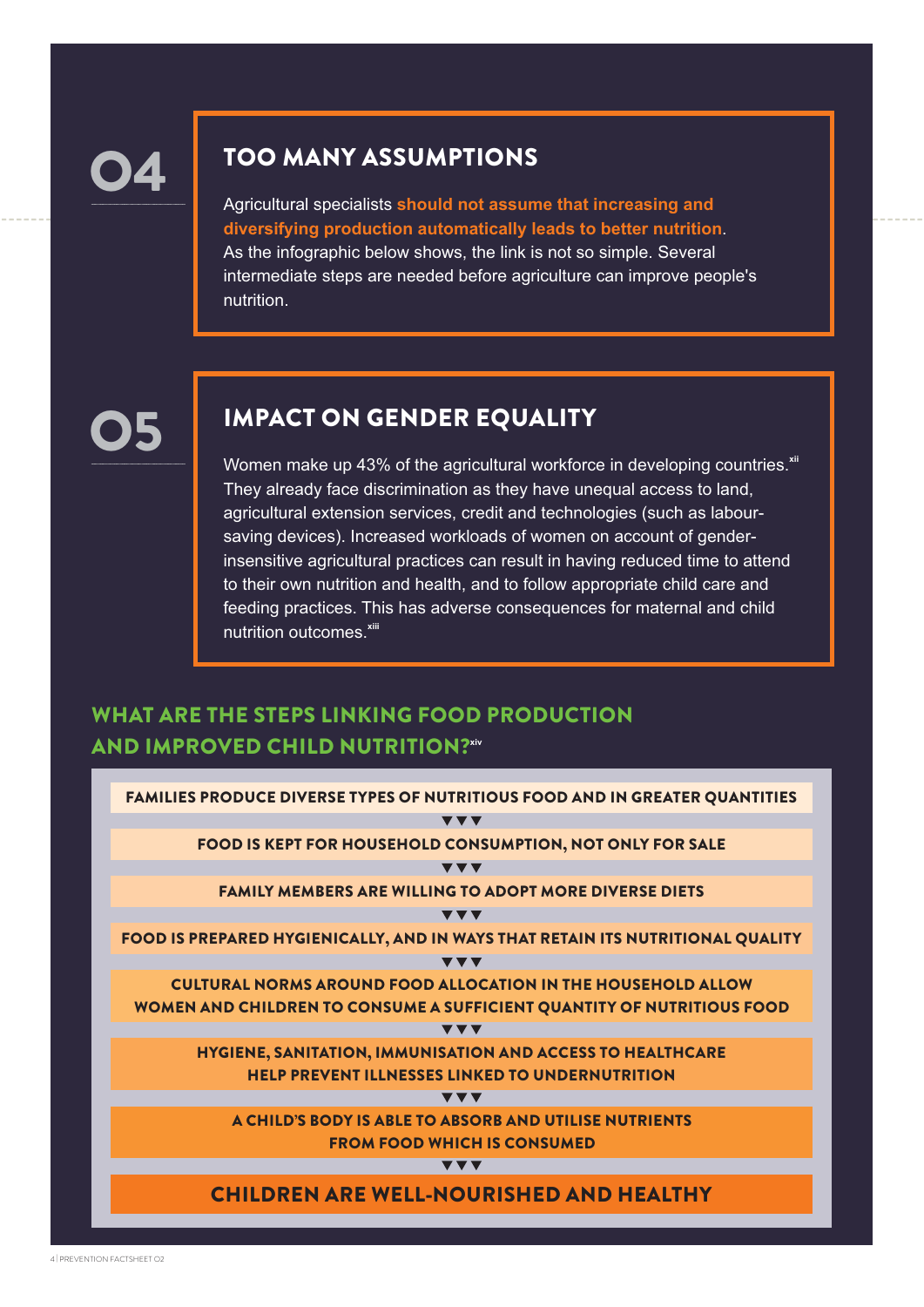## GROWING BETTER NUTRITION, NOT JUST FOOD

**AN INCREASING NUMBER OF NUTRITION-SENSITIVE INITIATIVES BY NATIONAL GOVERNMENTS, DONORS AND NON-GOVERNMENTAL ORGANISATIONS PROVIDE INSPIRING EXAMPLES WHICH SHOULD BE CONSIDERED FOR SCALE-UP:** 

#### KENYA: AGRICULTURAL EXTENSION IN ACTION

The Ministry of Agriculture supported 500 agricultural extension officers across the country in delivering basic nutrition messages, educating people on nutritious food preparation, promoting traditional, nutrient-rich crops, supporting home gardening, advising on crop processing and preservation and promoting labour-saving technologies.<sup>xv</sup>





#### MYANMAR: LINKING AGRICULTURE TO HOUSEHOLD NUTRITION

In Myanmar, the multi year SUSTAIN project, funded by EuropeAid and implemented by Action Against Hunger, Professionals for Fair Development, Welthungerhilfe, aims to sustainably improve the nutritional status of the most vulnerable population through different interventions, starting with agriculture but extending to the use of food by households. The project combines under a single umbrella the growing of nutritious, indigenous crops; hygiene education for households; cooking demonstrations; and improved infant feeding practices.

#### SOUTH SUDAN: DIVERSIFYING DIETS FOR FAMILIES

In the Northern Bahr el Ghazal region of South Sudan, People in Need with funding from EuropeAid supported women in running vegetable gardens that boosted the diversity of their families' diets, while providing much needed income. Local businesses contributed by increasing the marketing of inputs such as seeds and tools, which were previously lacking. The project team engaged in dialogue with both women and men in order to discuss and jointly agree on improving the dietary and hygiene practices of all members of their household. Many other households in the community subsequently adopted the same nutrition practices.